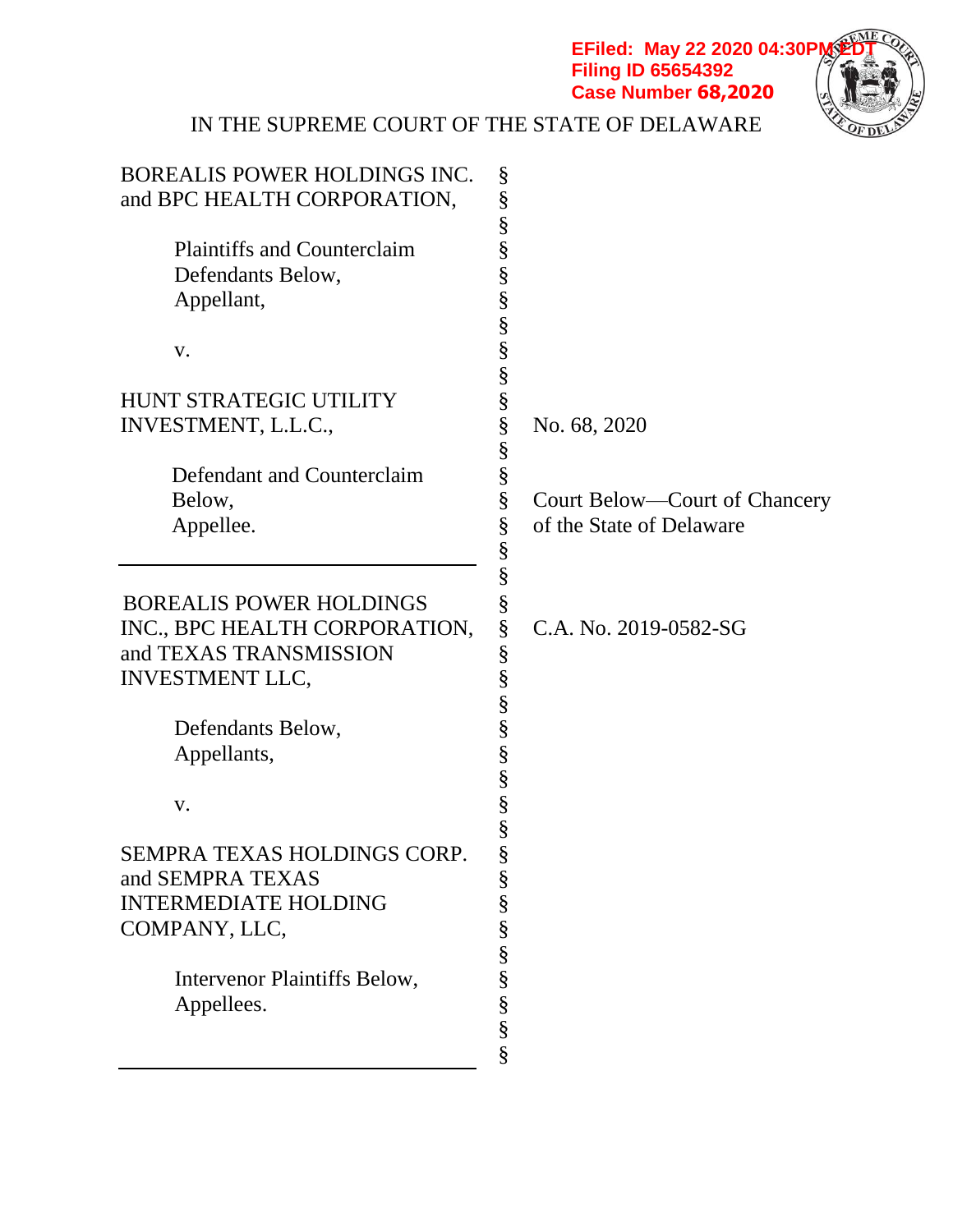| <b>CHEYNE WALK INVESTMENT PTE</b> | §                                    |
|-----------------------------------|--------------------------------------|
| LTD,                              |                                      |
|                                   | So So So So                          |
| Intervenor Plaintiff and          |                                      |
| Counterclaim Defendant Below,     |                                      |
| Appellant,                        | So So So                             |
|                                   |                                      |
| V.                                |                                      |
|                                   |                                      |
| <b>HUNT STRATEGIC UTILITY</b>     |                                      |
| INVESTMENT, L.L.C., SEMPRA        |                                      |
| TEXAS HOLDINGS CORP., and         |                                      |
| SEMPRA TEXAS INTERMEDIATE         |                                      |
| HOLDING COMPANY, LLC,             |                                      |
|                                   |                                      |
| Defendants and Counterclaim       |                                      |
| Plaintiff Below,                  |                                      |
| Appellees.                        |                                      |
|                                   | §<br>§<br>§<br>§<br>§<br>§<br>§<br>§ |

Submitted: April 22, 2020 Decided: May 22, 2020

## Before **SEITZ**, Chief Justice; **VALIHURA**, **VAUGHN**, **TRAYNOR**, and **MONTGOMERY-REEVES**, Justices, constituting the Court *en Banc*.

Upon appeal from the Court of Chancery. **REVERSED** and **REMANDED**.

Richard I. Werder, Jr., Esq., Renita Sharma, Esq., Elisabeth B. Miller, Esq., Ryan A. Rakower, Esq., QUINN EMANUEL URQUHART & SULLIVAN, LLP, New York, New York; William M. Lafferty, Esq., Thomas W. Briggs, Jr., Esq., Daniel T. Menken, Esq., and Aubrey J. Morin, Esq., MORRIS NICHOLS ARSHT & TUNNEL LLP, Wilmington, Delaware, *Counsel for Appellant Borealis Power Holdings Inc. and BPC Health Corporation.* 

Neil A. Sterner, Esq., DECHERT LLP, New York, New York; Blake Rohrbacher, Esq., Brian S. Yu, Esq., Kevin M. Regan, Esq., RICHARDS, LAYTON & FINGER, P.A., Wilmington, Delaware, *Counsel for Appellant Cheyne Walk Investments Pte Ltd.*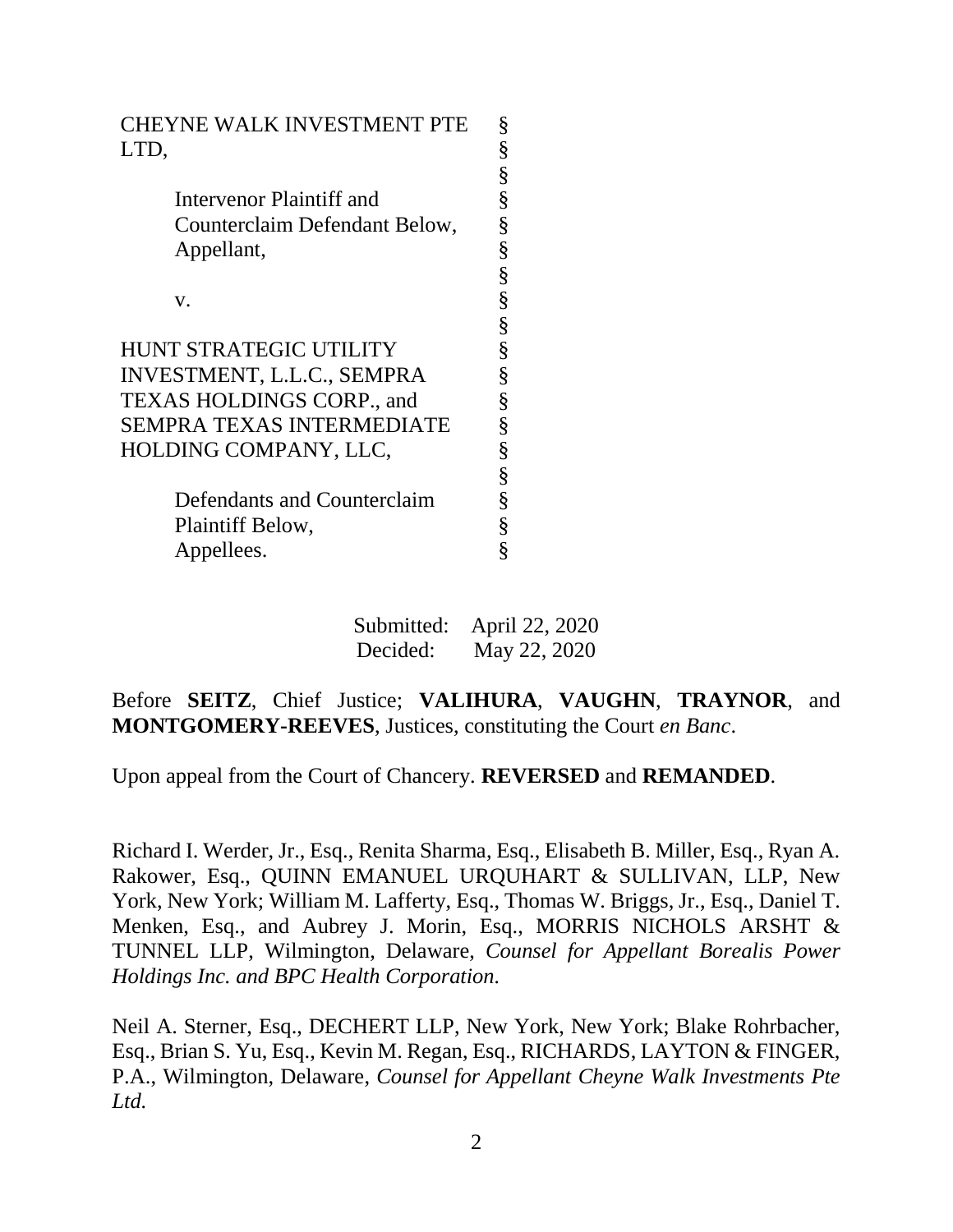P. Clarkson Collins, Jr., Esq., Ian D. McCauley, Esq., Kathleen A. Murphey, Esq., MORRIS JAMES LLP, Wilmington, Delaware, *Counsel for Appellant Texas Transmission Investment, LLC*.

Jessica B. Pulliam, Esq., Monica Hughes Smith, Esq., BAKER BOTTS L.L.P., Dallas, Texas; Vernon Cassin, Esq., BAKER BOTTS L.L.P., Washington, D.C.; Peter J. Walsh Jr., Esq., J. Matthew Belger, Esq., Andrew H. Sauder, Esq., POTTER ANDERSON & CORROON LLP, Wilmington Delaware, *Counsel for Hunt Strategic Utility Investment, L.L.C.*

J. Christopher Shore, Esq., Alice Tsier, Esq., Vivake Prasad, Esq., WHITE & CASE LLP, New York New York; Aaron Colodny, Esq., WHITE & CASE LLP, Los Angeles, California; David C. McBride, Esq., Martin S. Lessner, Esq., Ryan M. Bartley, Esq., Paul J. Loughman, Esq., YOUNG CONAWAY STARGATT & TAYLOR, LLC, Wilmington Delaware, *Attorneys for Appellees Sempra Texas Holdings Corp. and Sempra Texas Intermediate Holding Company, LLC*.

**TRAYNOR**, Justice; for the Majority: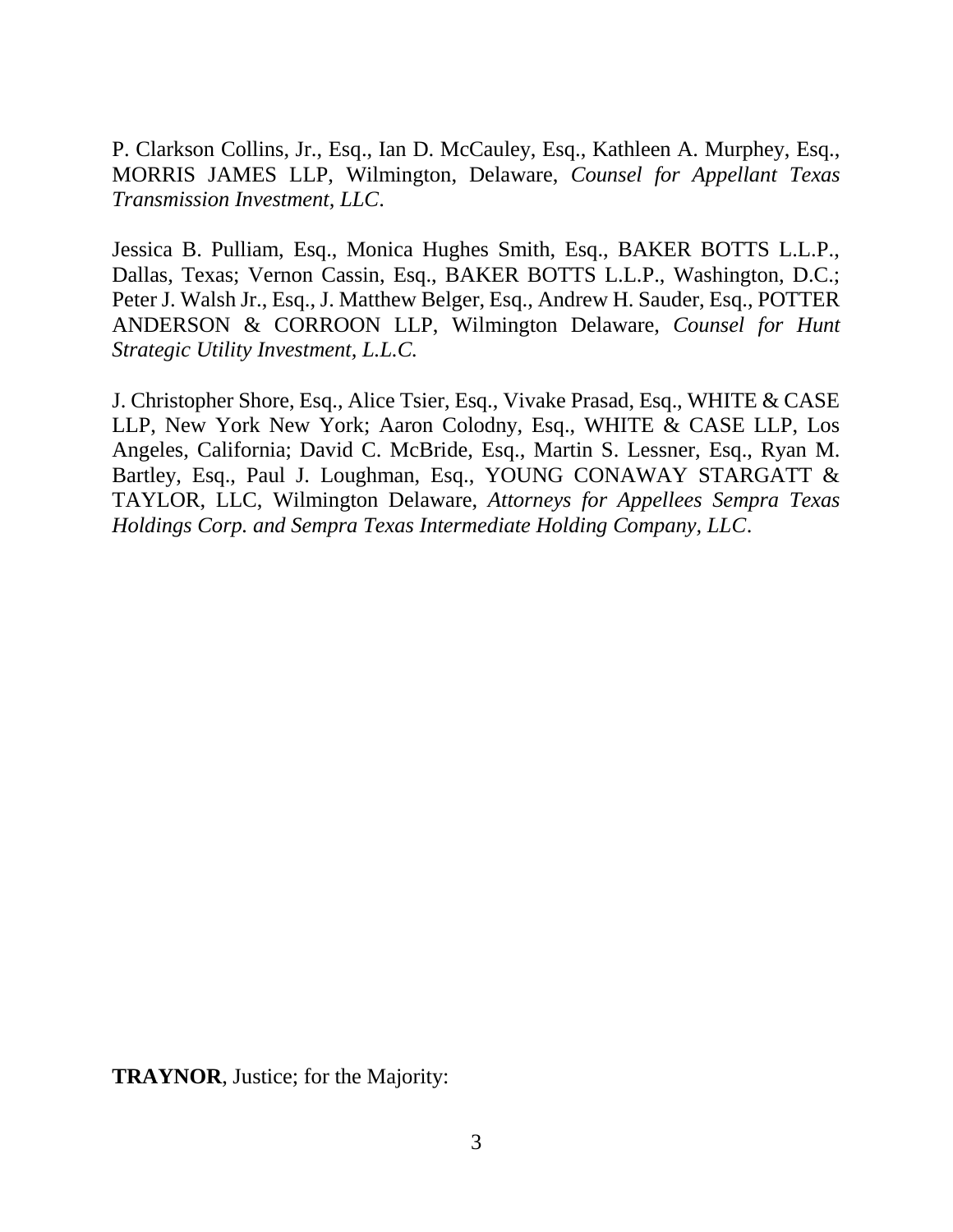This dispute involves a purported conflict between two separate contracts binding two discrete sets of parties who together own Oncor Electric Delivery Company LLC ("Oncor").

Hunt Strategic Utility Investment, L.L.C. ("Hunt") owns a one-percent stake in Texas Transmission Holdings Corporation ("TTHC"), a utility holding company. The remaining ninety-nine percent is split equally between the Borealis entities (Borealis Power Holdings, Inc. and BPC Health Corporation, together, "Borealis") and Cheyne Walk Investment PTE LTD ("Cheyne Walk"). Thus, neither Borealis nor Cheyne Walk owns a majority stake in TTHC, as each owns 49.5%.

TTHC wholly owns Texas Transmission Finco LLC, which wholly owns Texas Transmission Investment LLC ("TTI"). TTI in turn owns 19.75% of Oncor. The remaining 80.25% of Oncor is held by Sempra Texas Holdings Corp. ("STH) and Sempra Texas Intermediate Holding Company, LLC ("STIH" and, together with STH, "Sempra").

Hunt's sale of its one-percent stake is subject to the TTHC Shareholder Agreement (the "TTHC SA"), which gives Borealis and Cheyne Walk a right of first offer in the event that Hunt wishes to sell (the "ROFO"). But Sempra argues that the sale is also subject to a separate contract—the Oncor Investor Rights Agreement (the "Oncor IRA")—which provides Sempra with a right of first refusal (the "ROFR") in the event Oncor LLC units are transferred. The Court of Chancery, on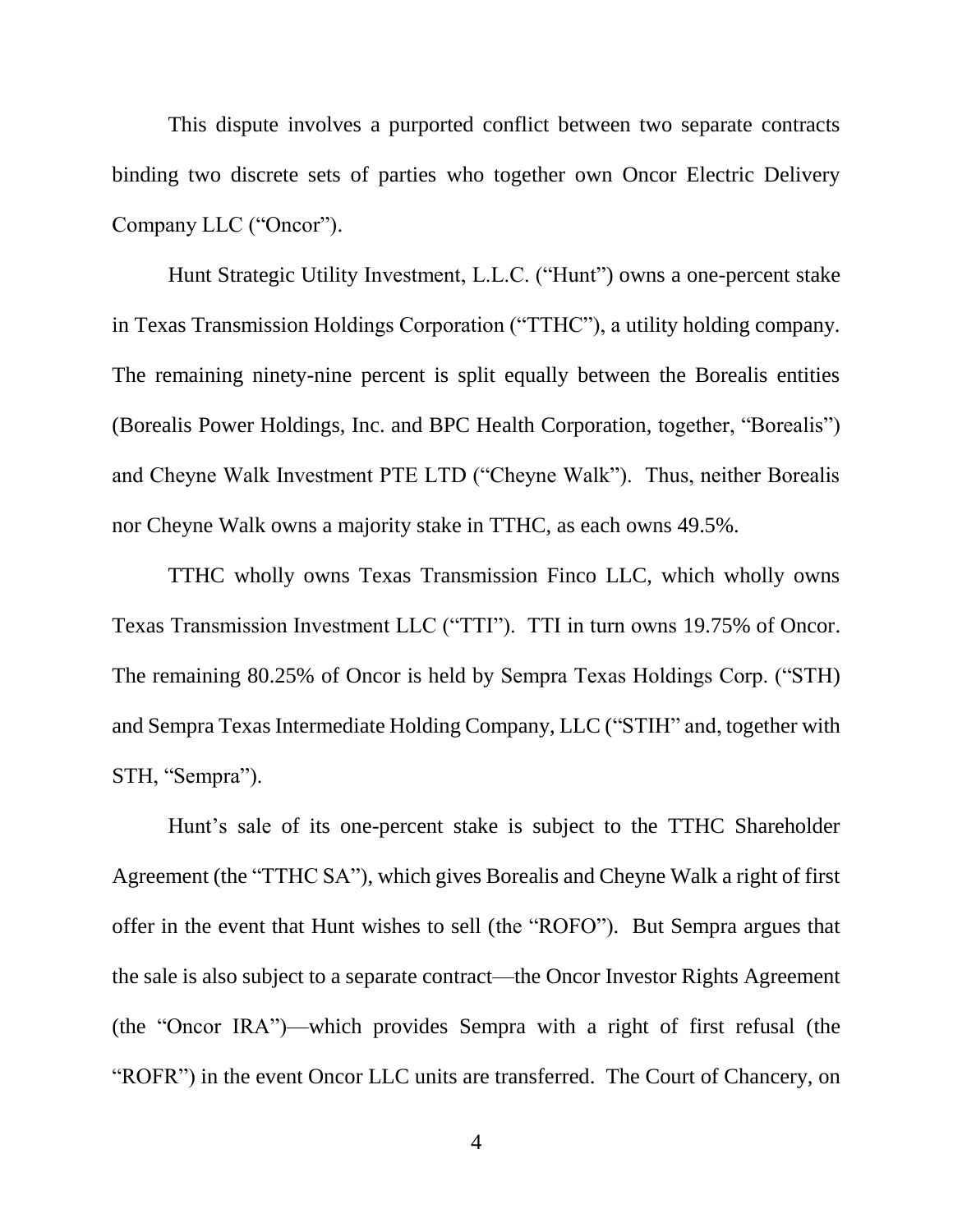an expedited basis, after parsing the complicated web of entities and their equally complicated histories, decided in Sempra's favor, holding that Hunt's sale of its 1% stake in TTHC was also a "transfer" of Oncor LLC units, as defined in the Oncor IRA. The court thus held that Hunt's proposed sale triggered Sempra's ROFR—a right that preempted Borealis's ROFO because the source of the ROFO was the TTHC SA, which itself stated that enforcement of the TTHC SA could not breach the Oncor IRA.<sup>1</sup>

After a *de novo* review of the language of both the TTHC SA and the Oncor IRA, we conclude that the Oncor IRA, which, by its terms, restricts transfers by Oncor's Minority Member—TTI—and not by Hunt, does not apply to Hunt's sale of its interest in TTHC. We therefore **REVERSE** the judgment of the Court of Chancery.

## **I. FACTS**

Before discussing the two contracts that give rise to the dispute at hand, it would be helpful to describe the nature and source of the parties' relationship to each other. We therefore begin with the relevant background of how Oncor and its parent, STH, came to be.

<sup>1</sup> *Borealis Power Holdings Inc. v. Hunt Strategic Util. Inv., L.L.C.*, 2020 WL 363670 (Del. Ch. Jan. 22, 2020) (hereinafter "Opinion Below").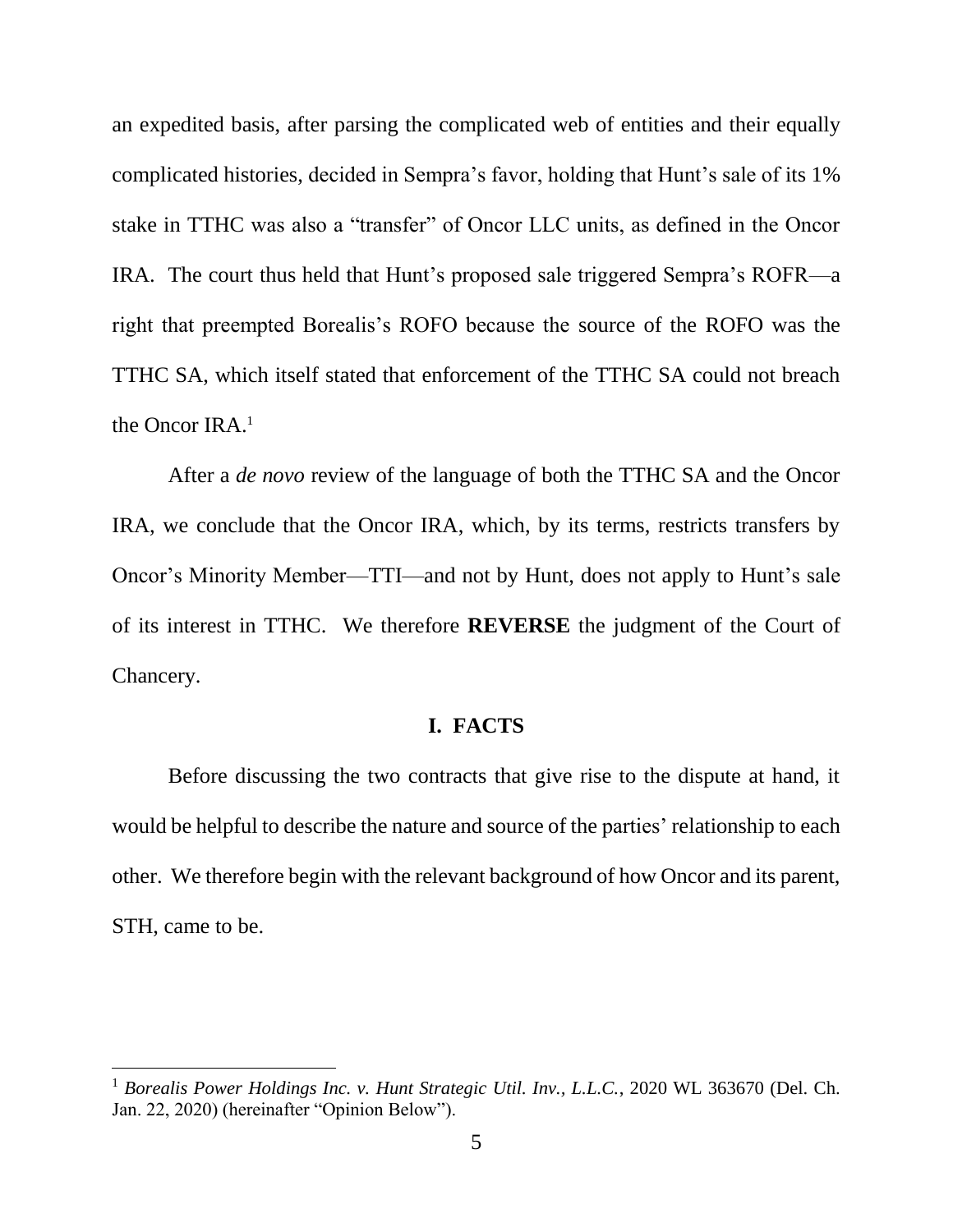#### **A. The Formation of Oncor and the Parties' Relationship**

In October 2007, several financial institutions executed a \$45 billion leveraged buyout of an entity, which they renamed Energy Future Holdings Corporation ("EFH") and that would later become STH. The leveraged buyout caused a downgrade of EFH's credit ratings. To mitigate the effects of the downgrade, EFH divided its businesses into two parts—unregulated and regulated. EFH put its regulated businesses in an entity—Oncor—with a series of intermediaries in between to preserve Oncor's credit quality. But adding legal intermediaries was insufficient to protect Oncor's credit rating. Hence, EFH sought to sell nearly 20 percent of Oncor, an action meant to decouple Oncor's credit ratings entirely from EFH's.

Borealis and Cheyne Walk each submitted separate bids for Oncor, but later proposed a structure under which they would purchase 19.75% of Oncor together. The Oncor stake would be owned by TTI, and Borealis and Cheyne Walk would each own 49.5% of TTI through an intermediary, TTHC. A third party would own the remaining 1%—a structure proposed for tax reasons. Hunt later agreed to be that 1% co-investor.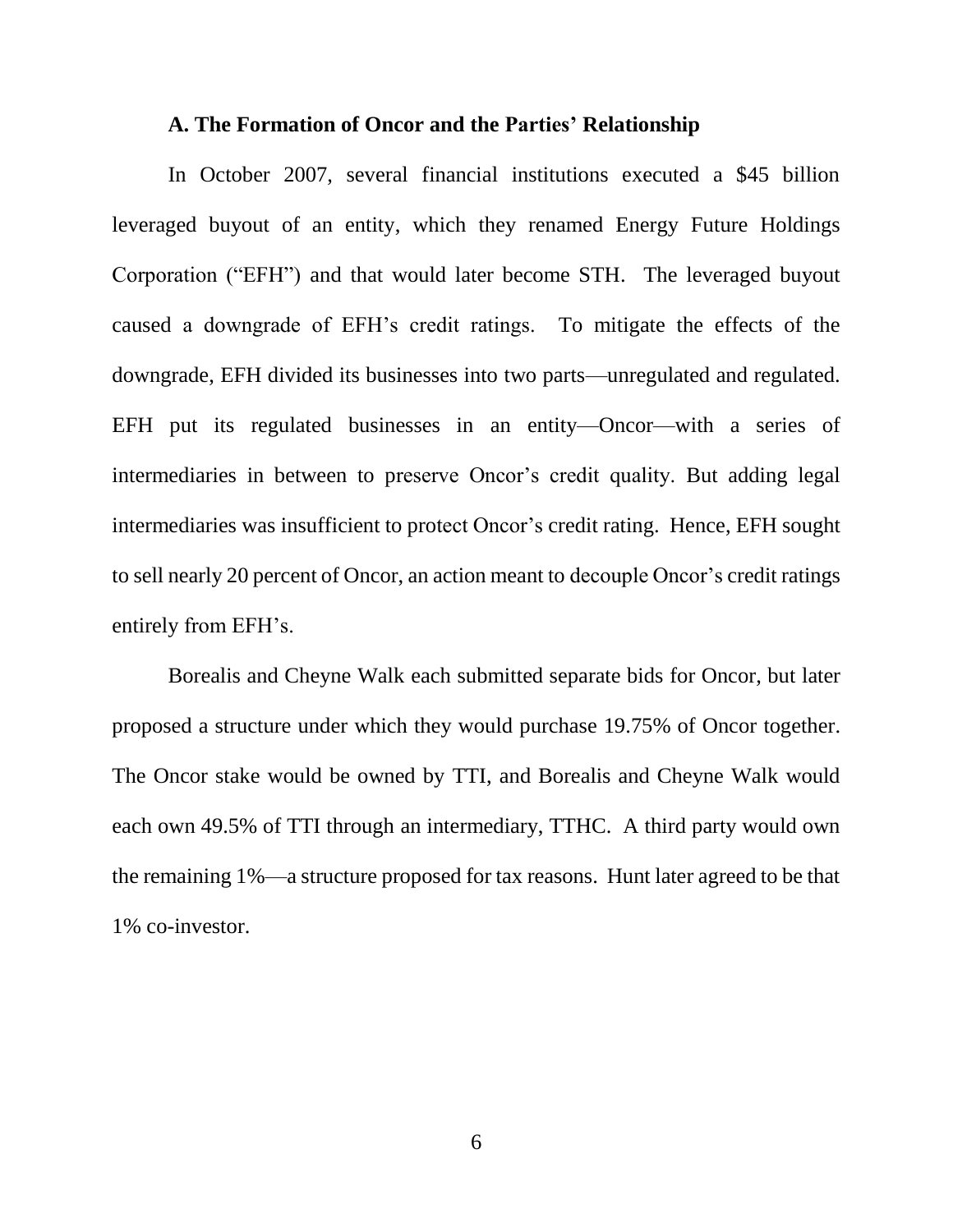The parties provided and the Court of Chancery included, as an exhibit to its Memorandum Opinion,<sup>2</sup> a graphical representation of the eventual corporate structure and relationships between the parties that we find helpful and include here:



As is apparent from the chart, the parties to the litigation—Hunt, Borealis, Cheyne Walk, and Sempra—are all connected through one entity: Oncor. Sempra

<sup>2</sup> *Id.* at Ex. A.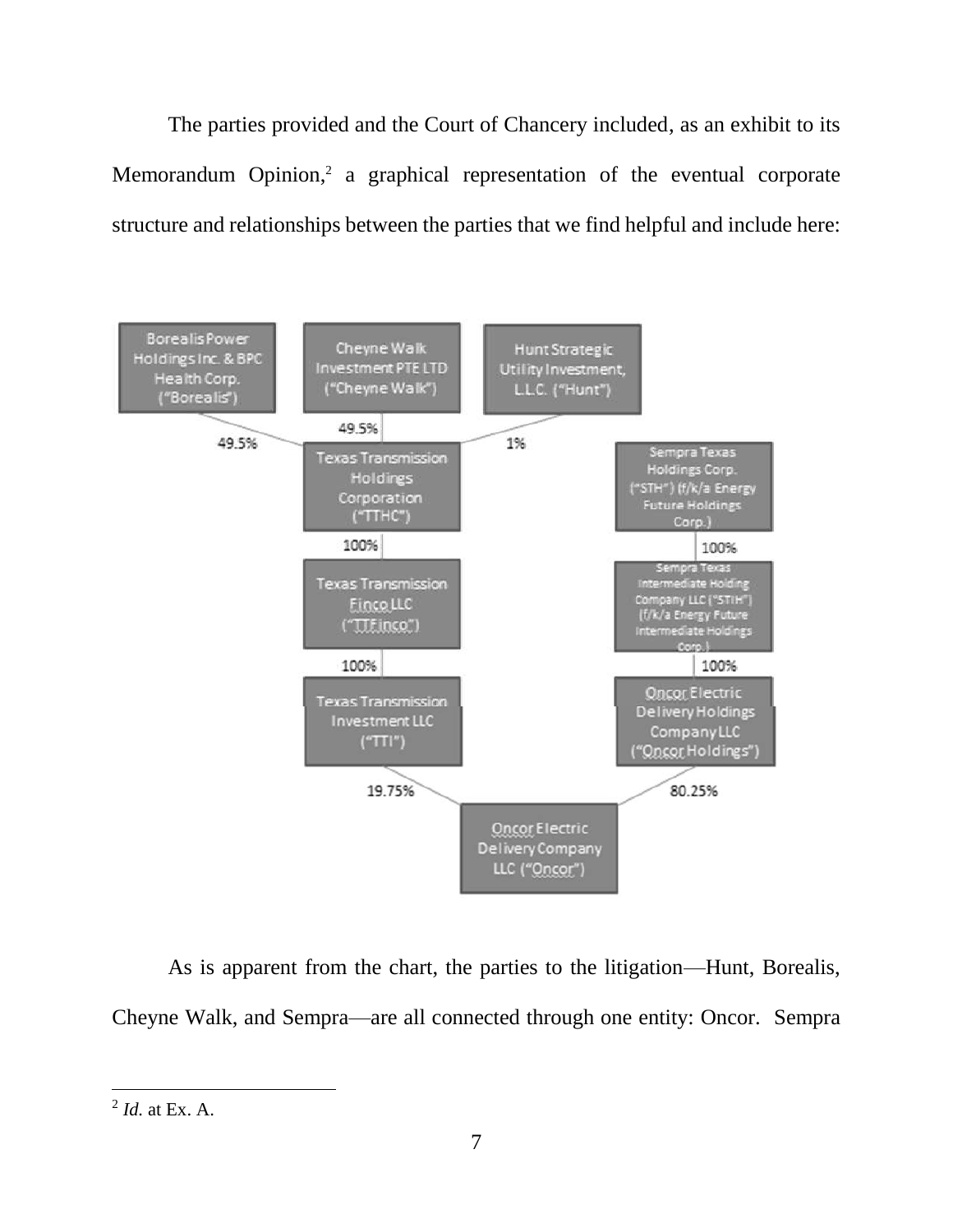is the owner, through Oncor Electric Delivery Holdings Company LLC ("Oncor Holdings"), of 80.25% of Oncor. Hunt, Borealis, and Cheyne Walk collectively own the remaining 19.75% through TTI, an entity which they then collectively own by splitting the ownership of the parent 1%-49.5%-49.5% respectively.

The parties executed two documents contemporaneously with the sale of 19.75% of Oncor's equity. First, TTHC's shareholders—i.e., Borealis, Cheyne Walk, and Hunt—executed an initial TTHC shareholders agreement "to govern the relationship among the parties in their respective capacities as holders of Shares in the capital of [TTHC] and as indirect holders of limited liability company interests in TTI LLC and Oncor."<sup>3</sup> Second, Oncor and its equityholders entered into the Oncor IRA, which contained the previously mentioned right of first refusal in Sempra's favor. The parties to the IRA are Oncor itself, the record owners of its units—TTI and Oncor Holdings—and EFH (now STH), which previously owned all of Oncor and sold the 19.75% in order to "ring-fence Oncor from the rest of its business to preserve Oncor's credit quality."<sup>4</sup> Borealis, Hunt, and Cheyne Walk are not parties to the Oncor IRA.

<sup>3</sup> *Id.* at \*5 (citation omitted) (alterations in original); *see* App. to Opening Br. at A2411 (First Amended & Restated Shareholder Agreement) ("The sole purpose and business of [TTHC] shall be restricted to acquiring, owning, voting, managing and disposing of . . . securities and/or interests . . . in, and managing the business of, Finco and, indirectly through Finco, TTI LLC.").

<sup>4</sup> Opinion Below at \*3.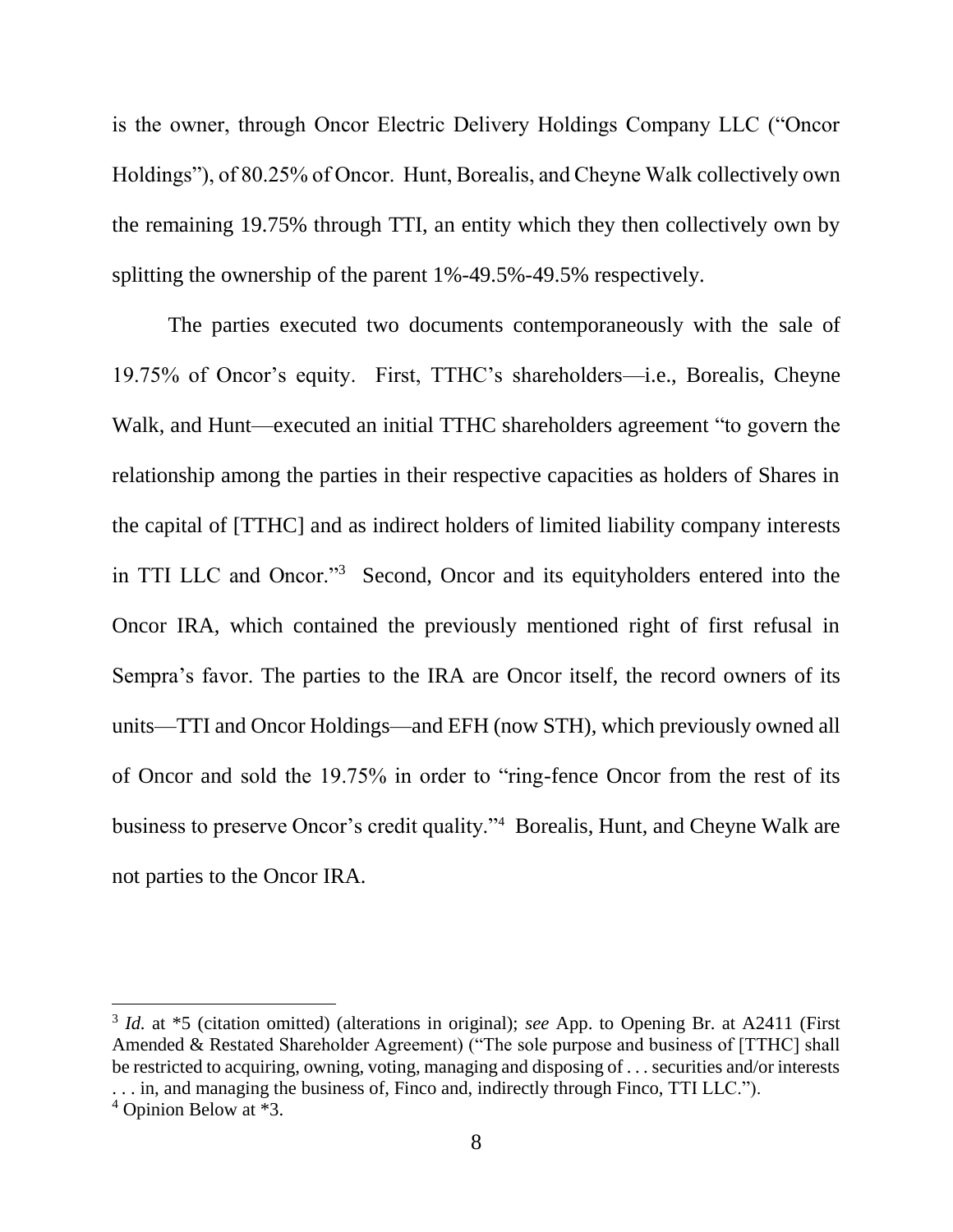In April 2014, EFH and many of its affiliates, but not Oncor, filed voluntary petitions for Chapter 11 bankruptcy. Four years later, under a plan for reorganization, a California company named Sempra Energy purchased EFH. After the Sempra Energy acquisition, EFH became "Sempra Texas Holding Corporation"—STH.

#### **B. Events Preceding Litigation**

 $\overline{a}$ 

In October 2018, Oncor attempted to acquire another company. In connection with the funding of TTI's portion of the acquisition, Borealis, Cheyne Walk, and Hunt amended the TTHC Shareholders Agreement and created another intermediary between themselves and TTI—Texas Transmission Finco LLC ("TTFinco"). The amended shareholders agreement (the TTHC SA) provided a process for selling shares in TTHC, including a right of first offer for non-selling shareholders (the ROFO). Under the ROFO, if and when a shareholder wanted to sell, it was required to provide a First Offer Notice, containing the quantity and price of shares it was willing to sell, to the other shareholders before marketing its shares. The non-selling shareholders had twenty days to exercise their option to purchase a pro rata amount of shares for the stated price.<sup>5</sup> The amended shareholders agreement also gave Hunt a "Minority Shareholder Special Period," during which Hunt could solicit non-

<sup>&</sup>lt;sup>5</sup> The parties could also purchase the other non-selling party's shares if they did not exercise their option.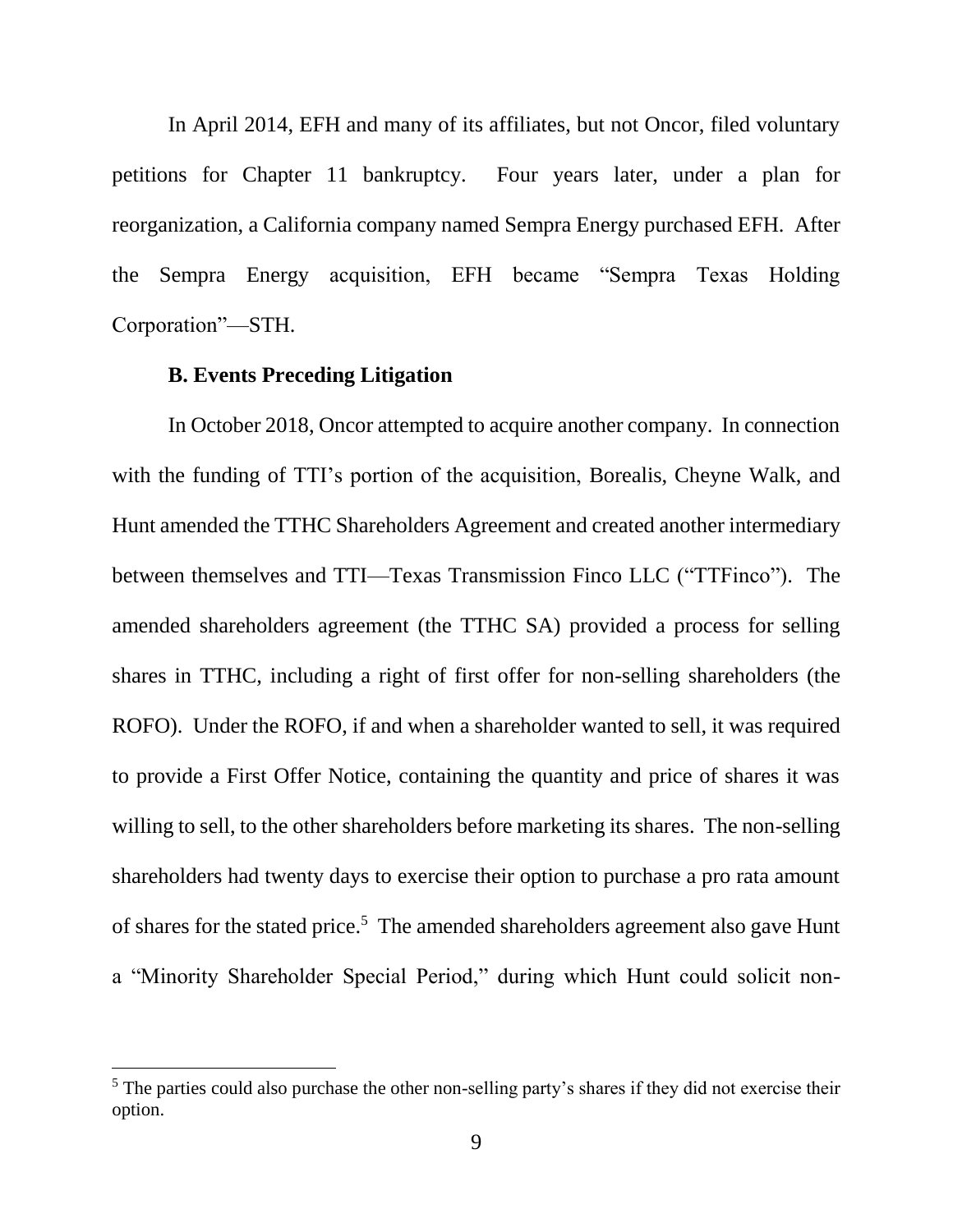binding offers for its interest outside the normal process for a limited time after the execution of the agreement without first delivering a First Offer Notice. But if Hunt received a *bona fide* written offer, Hunt was still required to deliver a First Offer Notice with the opportunity to purchase.

After it became clear that Oncor's contemplated transaction would close, Hunt reached out to Sempra to see if it was interested in purchasing Hunt's 1% interest in TTHC during the special period. After some back and forth, Sempra concluded that the ROFR in the IRA took priority over the ROFO in the TTHC SA and sent a nonbinding proposal to Hunt. Hunt then sent that proposal to Borealis and Cheyne Walk and requested cooperation in the diligence process. Borealis, however, declined to consent to the sale and asserted that it was not a permitted sale.

On July 11, 2019, Hunt and Sempra (through STIH, a wholly-owned subsidiary of STH) executed a share purchase agreement (the "SPA"). That same day, Hunt sent the SPA to Borealis and Cheyne Walk attached as an exhibit to a letter alleged to be a First Offer Notice. Borealis responded on July 22 that it would exercise its ROFO and purchase as many shares as were available, and that it considered any attempt to transfer those shares to any other third party a breach of the ROFO. In response, Sempra sent a letter to Borealis, Cheyne Walk, TTHC, TTFinco, and TTI stating that it was exercising its ROFR.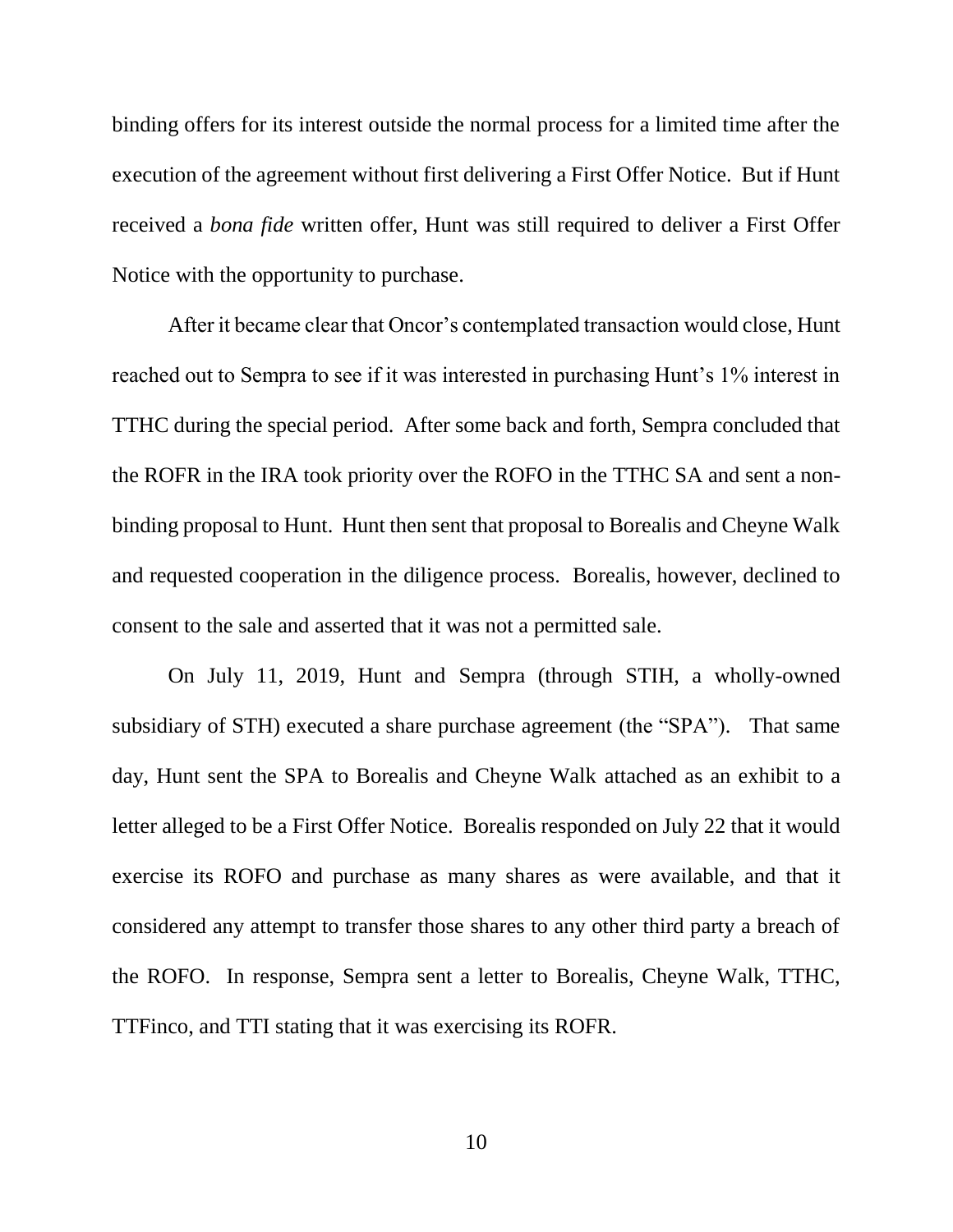A few days later, Borealis filed a complaint in the Court of Chancery asserting a claim against Hunt for breach of the TTHC SA. Borealis also sought a temporary restraining order enjoining Hunt from transferring the Hunt shares to Sempra. Sempra intervened, seeking declaratory judgments against Borealis and Hunt and asserting a breach-of-contract claim against TTI. Cheyne Walk also intervened and sought declaratory judgments against Hunt and Sempra.

### **C. The Relevant Contractual Provisions**

The parties contest the application of two contracts: the TTHC SA and the Oncor IRA.

### **1. The Oncor IRA**

Section 3.1 of the Oncor IRA, entitled "Restrictions On Transfer of LLC Units," provides that "[t]he Minority Member and its Permitted Transferees may only Transfer LLC Units as follows . . . ." before listing a number of conditions under which the Minority Member and its Permitted Transferees may transfer Oncor LLC Units.<sup>6</sup> Section 3.9 of the Oncor IRA, entitled "Right of First Refusal" (the ROFR), provides that,

In the event that a Selling Member intends to Transfer LLC Units . . . such Selling Member shall deliver to EFH, so long as it has an indirect interest in the Company and thereafter Parent . . . written notice of its intention to Transfer LLC Units . . . and the terms and conditions of the proposed Transfer . . . . The Notice of Intention to Sell shall be accompanied by a written offer . . . to sell or otherwise Transfer to the

 $<sup>6</sup>$  App. to Opening Br. at A2233.</sup>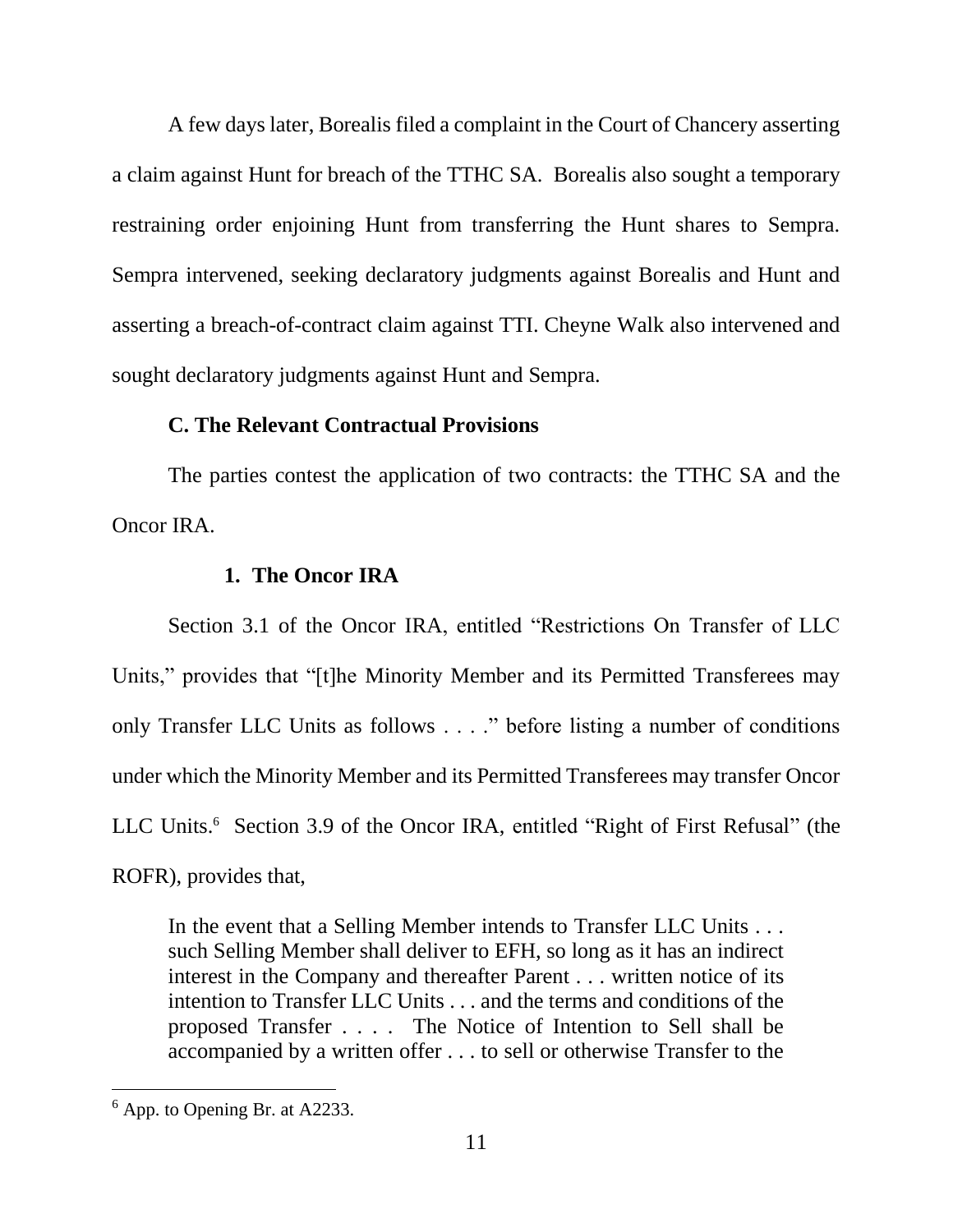ROFR Party . . . for a price in cash . . . all, but not less than all, of the Offered Units, on the same terms and conditions as set forth in the Notice of Intention to Sell.<sup>7</sup>

The section further provides that "the Minority Member and its Permitted Transferees . . . shall not Transfer their LLC Units . . . unless such Selling Members have first complied with this Section 3.9." The term "Offered Units" in this section is defined as "LLC Units or IPO Units, as the cases may be."<sup>9</sup>

These provisions contain several defined terms, of which the most important for our purposes are "Minority Member," "Transfer," and "Selling Member." "Minority Member" is defined in the Preamble of the IRA<sup>10</sup> as "Texas Transmission" Investment LLC"11—TTI, for short. "Selling Member" is defined in Section 3.9 as "the Minority Member" or the Minority Member's "Permitted Transferee."<sup>12</sup> Finally, "Transfer"

means any direct or indirect transfer . . . of any LLC Units (or any interest (pecuniary or otherwise) therein or rights thereto). In the event that any Member that is a corporation, partnership, limited liability company or other legal entity (other than an individual, trust or estate) ceases to be controlled by the Person controlling such Member or a Permitted Transferee thereof, such event shall be deemed to constitute a 'Transfer' subject to the restrictions on Transfer contained or referenced herein.<sup>13</sup>

<sup>7</sup> *Id.* at A2253.

<sup>8</sup> *Id.*

<sup>9</sup> *Id.* 

<sup>&</sup>lt;sup>10</sup> *Id.* at A2269 ("'Minority Member' has the meaning set forth in the Preamble."").

<sup>11</sup> *Id.* at A2229.

<sup>12</sup> *Id.* at A2253.

<sup>13</sup> *Id.* at A2272.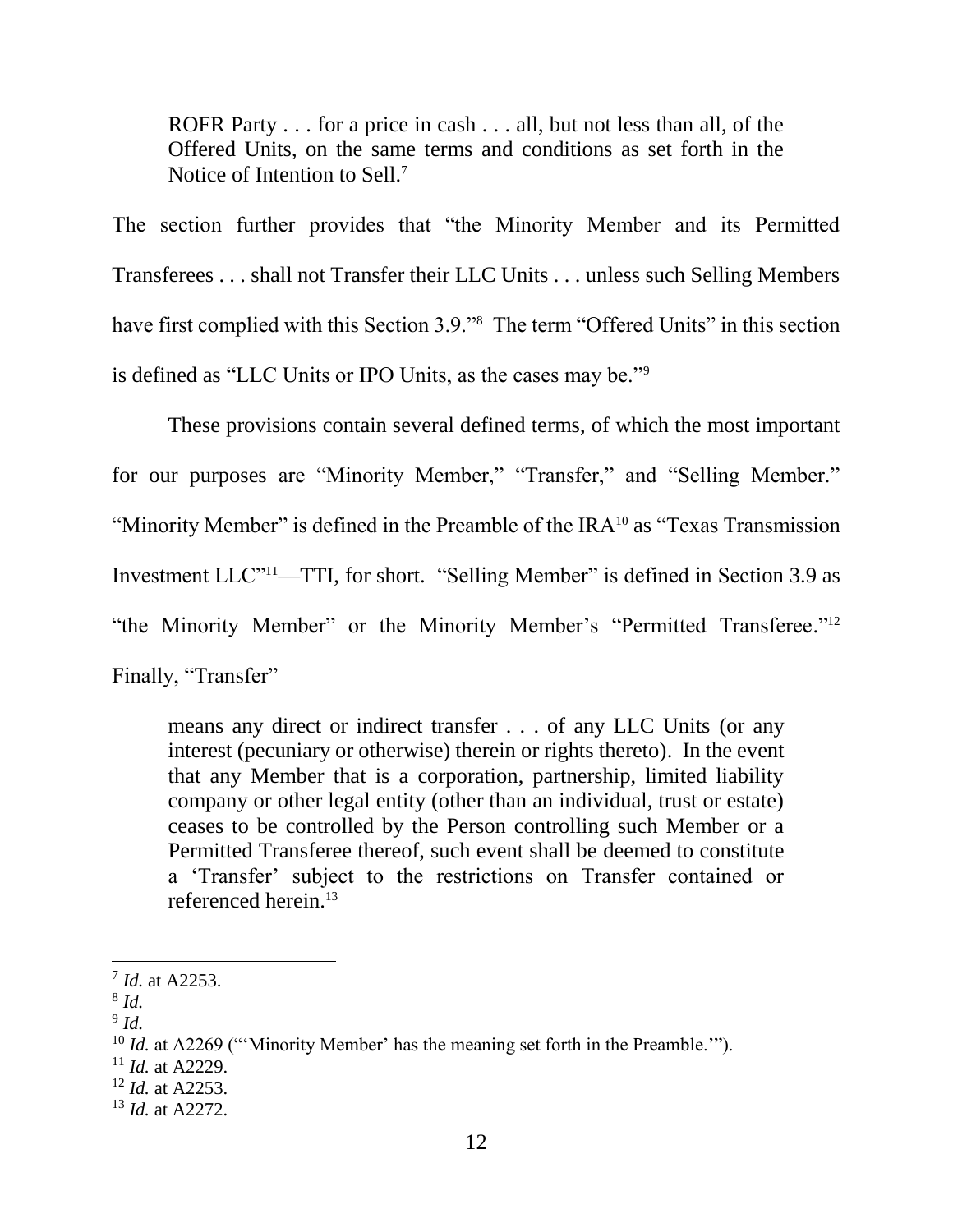As mentioned, the only parties to the Oncor IRA are Oncor, its immediate shareholders (TTI and Oncor Holdings), and STH, formerly known as EFH.

## **2. The TTHC SA**

In like manner, the only parties to the TTHC SA are the shareholders of TTHC as well as the entity itself. Specifically, those parties are TTHC, Borealis, Cheyne Walk, and Hunt. Section 6.4, entitled "Right of First Offer" (the ROFO), provides that "[i]f at any time any Shareholder . . . wishes to sell some or all of [its] Shares ..., it shall give notice thereof (the "First Offer Notice") ... to the other Shareholders . . . . [This] [n]otice shall state that the Selling Shareholder wishes to sell such number of the Shares . . . held by it and shall state the price . . . which the Selling Shareholder is willing to accept for such . . . Shares."<sup>14</sup> The TTHC SA also provides for a special period, during which

the Minority Shareholder shall be free to conduct a marketing process with respect to the Shares held by it and to make non-binding offers to sell . . . such Shares to (or from) one or more Third Parties . . . on such terms as the Minority Shareholder shall determine in its sole discretion, in each case without delivering a First Offer Notice to the Other Shareholders; provided that . . . if . . . the Minority Shareholder receives a bona fide written offer from a Third Party . . . to purchase the Shares held by it that it has determined it would like to accept, it shall deliver a First Offer Notice, together with a copy of the bona fide written offer . . . to the Other Shareholders prior to accepting such offer.<sup>15</sup>

Once a First Offer Notice has been received, Section 6.4.3 provides that

<sup>14</sup> *Id.* at A2423.

<sup>15</sup> *Id.* at A2423–24.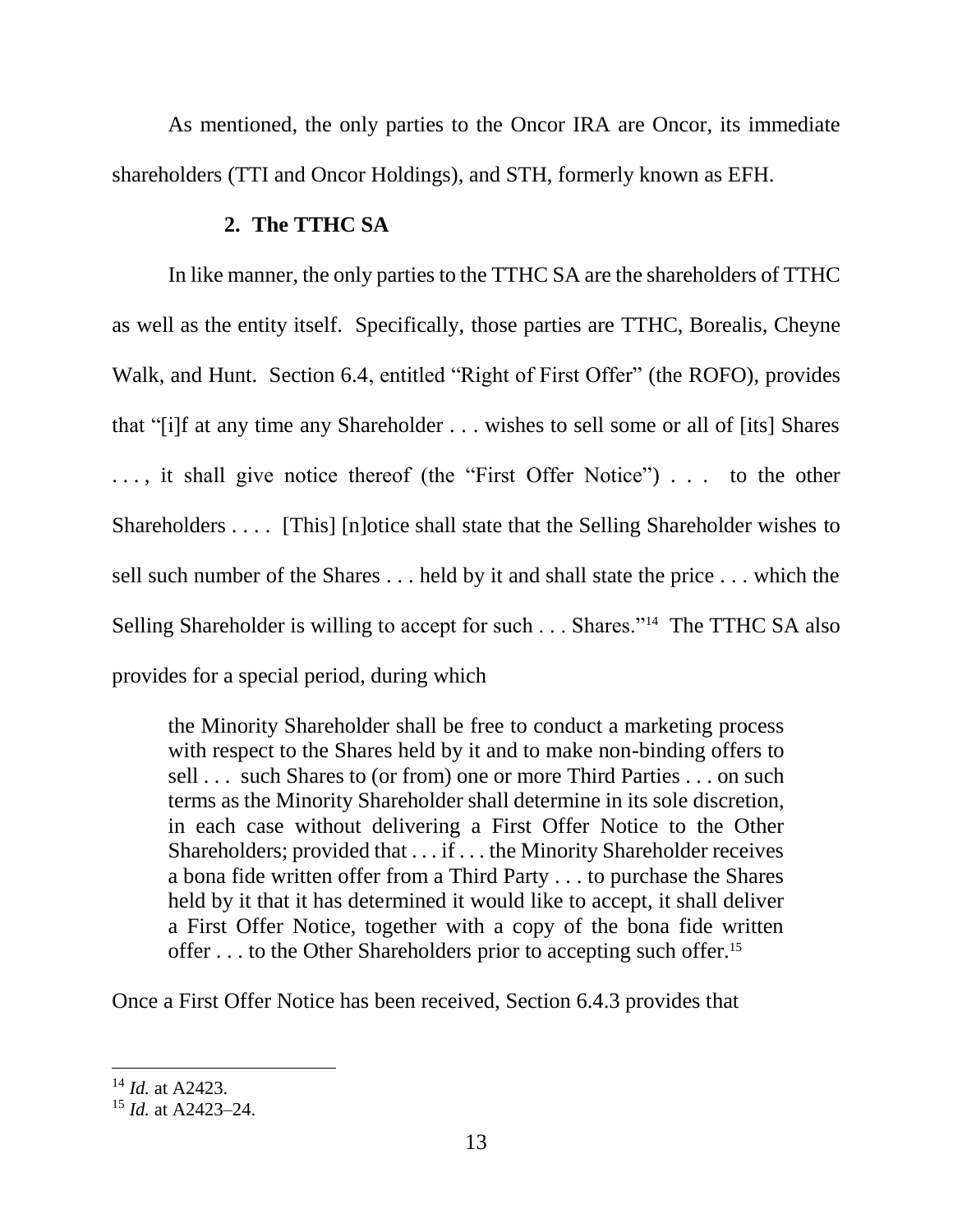[e]ach of the Other Shareholders shall have the right, exercisable by notice given to the Selling Shareholder within 20 Business Days after receipt of the First Offer Notice: . . . to agree that it will purchase its pro rata share . . . of the Optioned Shares for the price and on the terms of payment set out in the First Offer Notice, or if it wishes to purchase more than its pro rata share, to indicate how many Optioned Shares more than its pro rata share it wishes to purchase . . . [OR] to agree that the Selling Shareholder may sell all the Optioned Shares to a Person who is at arm's length with the Selling Shareholder.<sup>16</sup>

All transfers contemplated under the TTHC SA, however, are subject to

Section 6.3, entitled "Overriding Prohibition on Transfer." That section provides

that,

[n]otwithstanding anything to the contrary in [the TTHC SA], a Shareholder shall not be permitted to Transfer any Shares, and neither Holdco nor any other Shareholder will recognize any such purported Transfer or any purported Shareholder related thereto, if such Transfer would result, directly or indirectly, in a breach of any of the LLC Agreement, the Investor Rights Agreement or the Registration Rights Agreement.<sup>17</sup>

## **D. The Court of Chancery Decision**

The problem presented to the Court of Chancery was whether Hunt's sale triggered (a) the ROFR in the Oncor IRA and/or (b) the ROFO in the TTHC SA, and, (c) if both applied, which was to be given priority. After an expedited trial, the court found that both the TTHC SA and the Oncor IRA applied, providing Borealis and Sempra separate contractual rights to purchase Hunt's shares. First, the court

<sup>16</sup> *Id.* at A2424–25.

<sup>17</sup> *Id.* at A2423.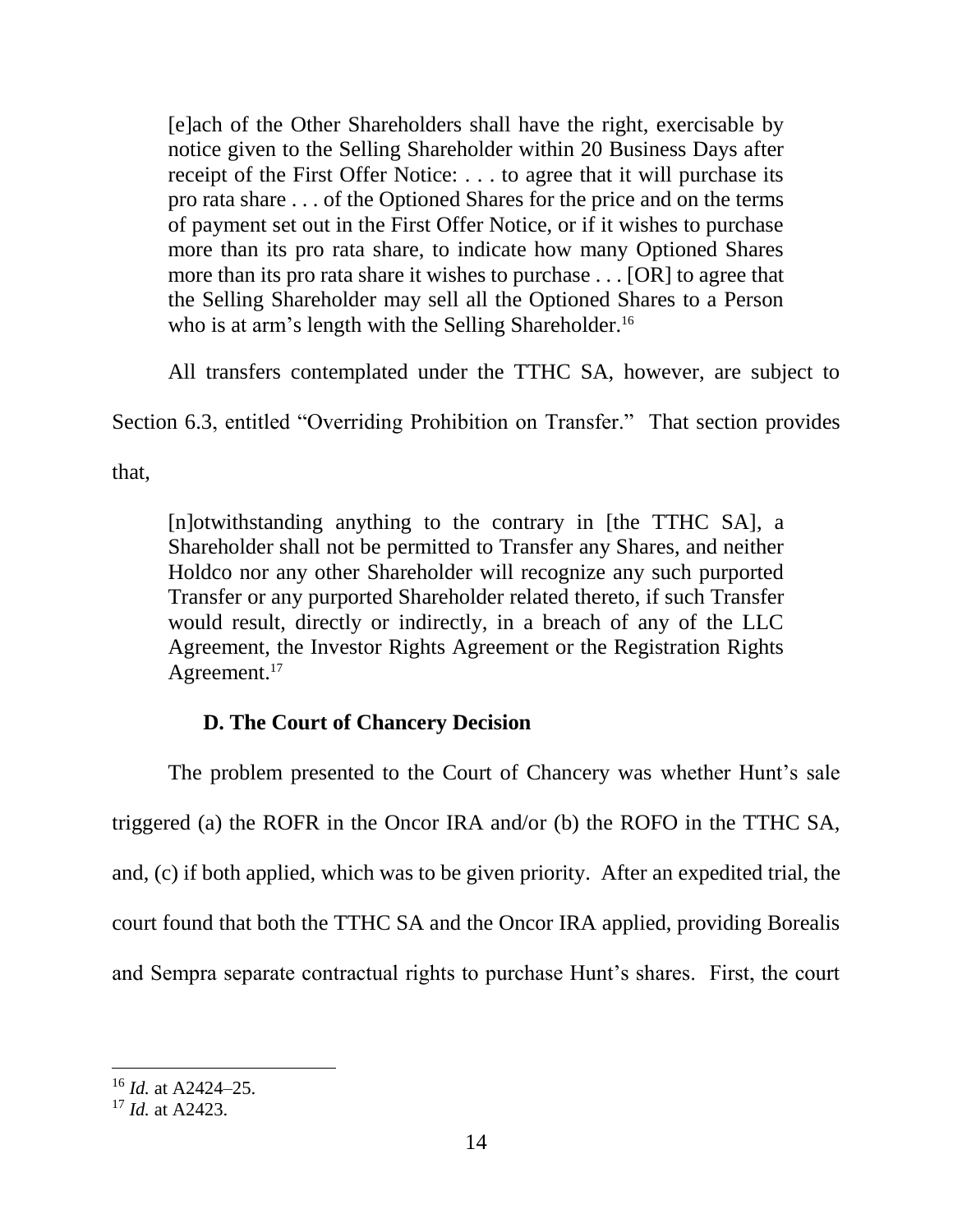found that under the TTHC SA, Hunt's receipt of the share purchase agreement from Sempra was a *bona fide* written offer from a non-excluded third party during the special period that triggered Hunt's requirement to deliver a First Offer Notice to Borealis and Cheyne Walk. The court further found that Hunt's notice delivered to Borealis and Cheyne Walk on July 11, 2019 fulfilled the requirements of a First Offer Notice because it included the shares and price, and that Borealis validly exercised its right to purchase its pro rata portion of Hunt's shares. But the court held that Borealis' right was conditional because the TTHC SA prohibits transfers that result, directly or indirectly, in a breach of the IRA.

The court then found that Sempra also had a contractual right to purchase Hunt's shares originating in the Oncor IRA ROFR. It concluded that a sale by Hunt of its shares to Borealis would, in fact, be a "Transfer" of Oncor LLC Units by TTI under the Oncor IRA. The court noted that the definition of "Transfer" is "remarkably broad" and concluded that it includes the sale of TTHC shares because the sale of TTHC shares constituted an "indirect" sale.<sup>18</sup> And the court considered this an "involuntary" transfer of LLC Units because the sale is "one of nearly identical interest" as selling Oncor LLC Units themselves.<sup>19</sup> Because TTHC wholly and only owned TTFinco, TTFinco wholly and only owned TTI, and TTI only owns

<sup>18</sup> *Opinion Below* at \*14.

 $^{19}$  *Id.* at \*14-15.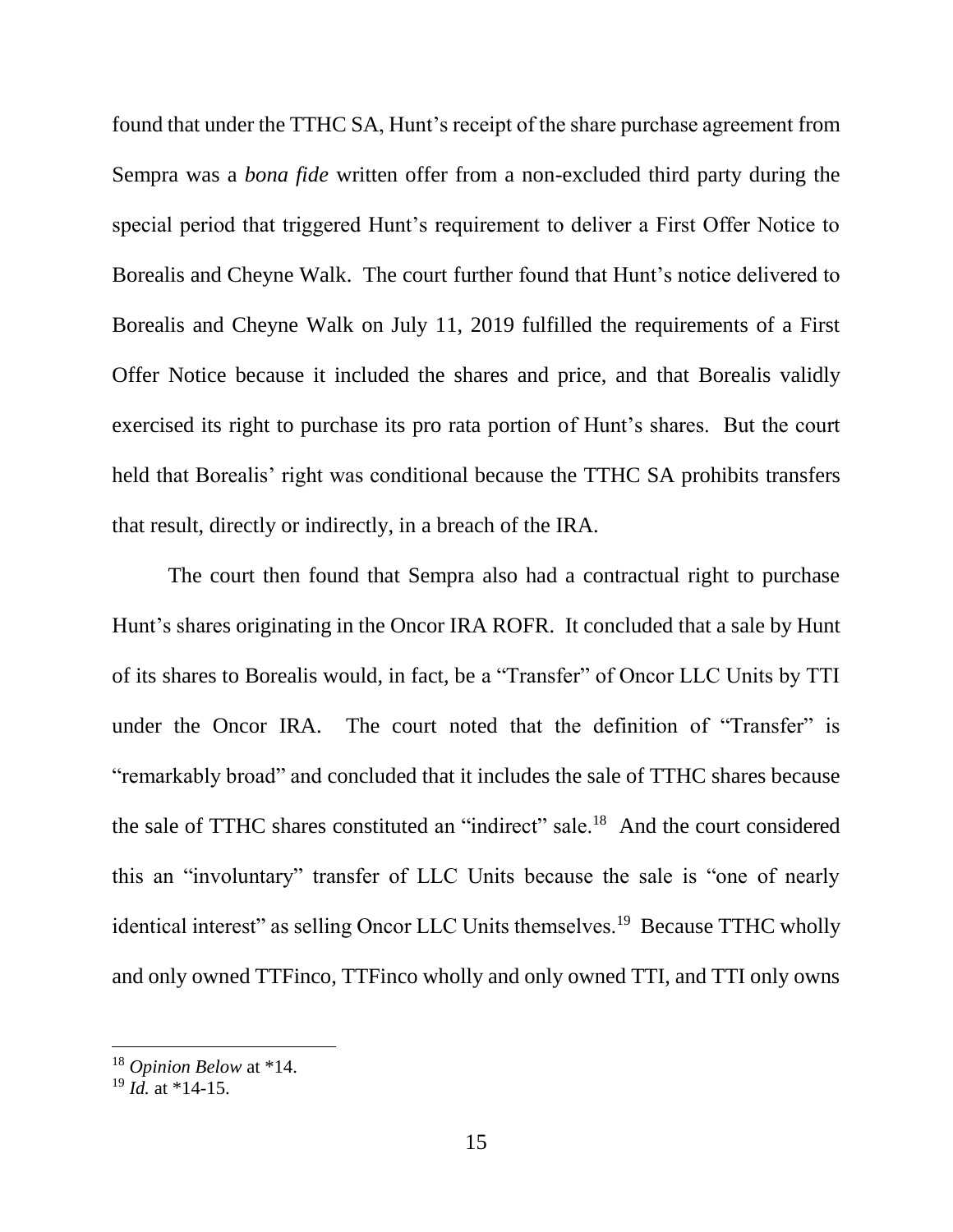Oncor LLC Units, the court found that holding TTHC shares is "to indirectly hold Oncor LLC Units."20

The court thus held that Borealis' purchase of Hunt's shares constituted a "Transfer" under the IRA and triggered the requirement to offer the shares to Sempra. Because Sempra has the right to purchase the shares, and it seeks to exercise that right, selling to Borealis would breach the IRA. And because the shareholder agreement prohibits transfers that breach the IRA, Sempra's exercise of its right to purchase extinguished Borealis' right to purchase. Consequently, the court found that Sempra was the only party with the right to purchase the Hunt shares and entered judgment in Sempra's favor. Borealis and Cheyne Walk then filed this expedited appeal.

### **II. STANDARD OF REVIEW**

We review questions of contract interpretation *de novo*.<sup>21</sup>

### **III. ANALYSIS**

On appeal, Borealis argues that the Court of Chancery erred when it found that Sempra has the superior right to purchase Hunt's shares. It takes a two-pronged approach to this argument. First, Borealis makes three arguments as to why Hunt's sale does not trigger Sections 3.1 and 3.9 of the Oncor IRA: (1) the sale was not by

<sup>20</sup> *Id.*

<sup>21</sup> *GMG Capital Invs., LLC v. Athenian Venture Partners I, L.P.*, 36 A.3d 776, 779 (Del. 2012).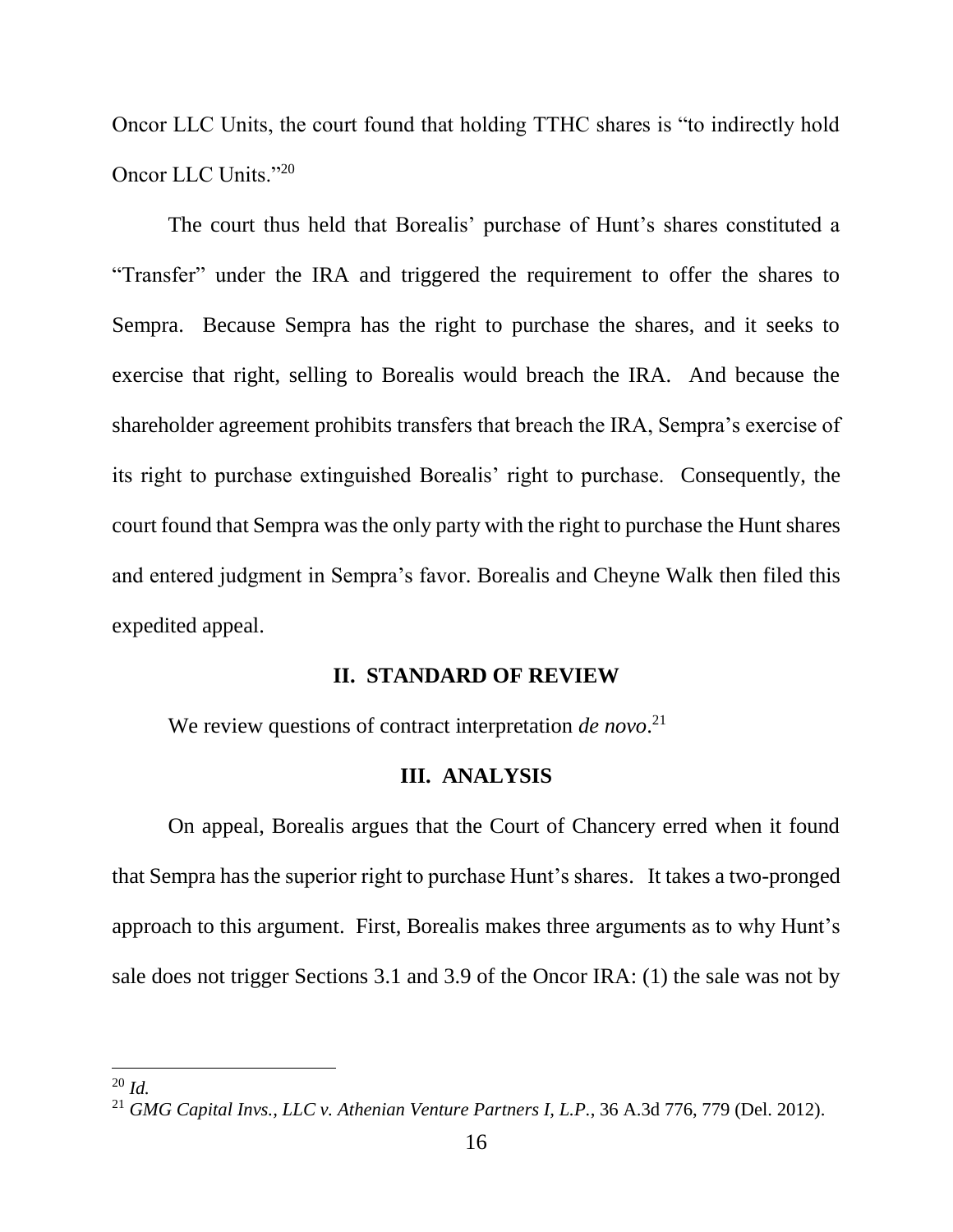the parties restricted in Section 3.1; (2) the sale fell outside the definition of "transfer" as used in those sections; and (3) the sale does not involve "Oncor LLC Units" as described in the Oncor IRA. Second, Borealis argues that, even if Sempra has a ROFR that takes priority over Borealis's ROFO, the TTHC SA prohibits Hunt from selling its shares to Sempra without Borealis's and Cheyne Walk's consent which they did not give.

We are persuaded that the Oncor IRA does not apply to the Hunt Sale because the ROFR in Section 3.9 is only triggered by transfers by the Minority Member and its Permitted Transferees, and Hunt is neither. Because Section 3.9 is only triggered by transfers by the Minority Member, it does not matter whether the Hunt sale constitutes a "transfer" as contemplated by the Oncor IRA, or whether the sale transfers "Oncor LLC Units." Put another way, the fact that the ROFR is only triggered by transfers by the Minority Member is dispositive in Borealis's favor regardless of whether the Hunt Sale could be said to effect an indirect transfer of Oncor LLC Units. This conclusion in Borealis's favor moots its second argument regarding whether a transfer to Sempra violates the TTHC SA.

# **A. Sempra's ROFR is triggered only by transfers by the Minority Member.**

The Oncor IRA is governed by New York law and the TTHC SA is governed by Delaware law. Fortunately, New York and Delaware take similar approaches to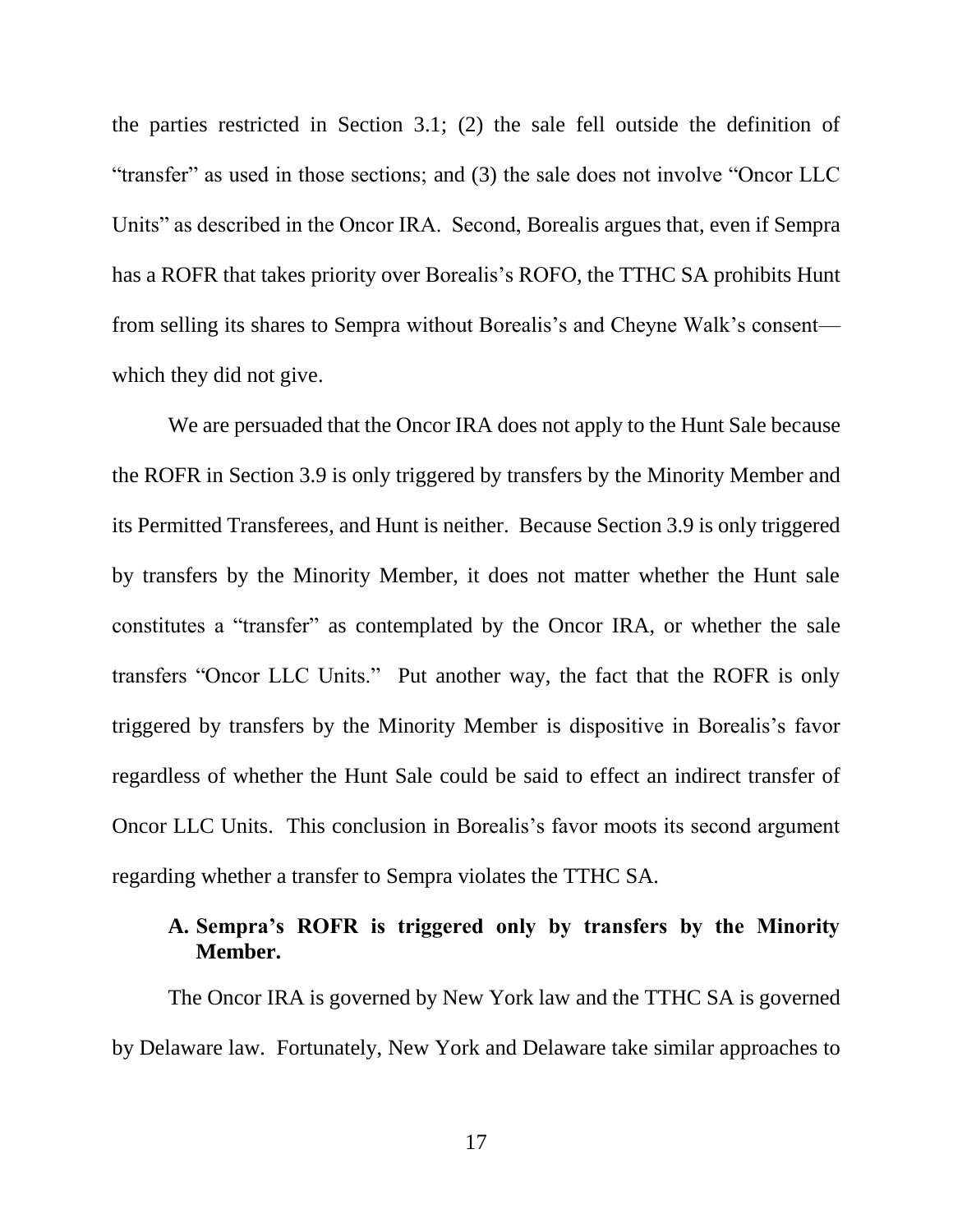contract interpretation: namely that "[i]f a contract's meaning is plain and unambiguous, it will be given effect." $^{22}$ 

Sempra's ROFR is found in Section 3.9 of the Oncor IRA, which provides that "[i]n the event that a *Selling Member* intends to Transfer LLC Units . . . such *Selling Member shall deliver to EFH ... a written offer ... to sell or otherwise* Transfer to the ROFR Party . . . the Offered Units, on the same terms and conditions . . . ." 23 That section also provides that "*the Minority Member and its Permitted Transferees (each a "Selling Member")* shall not Transfer their LLC Units . . . unless such Selling Members have first complied with this Section 3.9."<sup>24</sup> That language unambiguously states that the ROFR applies only to "Transfers" of "LLC Units" executed by the Minority Member (TTI) or its Permitted Transferees.

Neither party argues that Hunt is a Permitted Transferee, and Hunt is plainly not the same as TTI. Thus, any transfer, indirect or otherwise, of "Oncor LLC Units" that results from the Hunt sale is effected by Hunt, not TTI.

<sup>22</sup> *In re IBP S'Holders Litig. v. Tyson Foods*, 789 A.2d 14, 54–55 (Del. Ch. 2001) (interpreting New York law). Delaware law is the same; "we interpret clear and unambiguous terms according to their ordinary meaning. Contract terms themselves will be controlling when they establish the parties' common meaning so that a reasonable person in the position of either party would have no expectations inconsistent with the contract language." *Leaf Invenergy Co. v. Invenergy Renewables LLC*, 210 A.3d 688, 696 (Del. 2019) (internal quotation marks omitted).

 $23$  App. to Opening Br. at A2253 (emphasis added).

<sup>24</sup> *Id.* (emphasis added).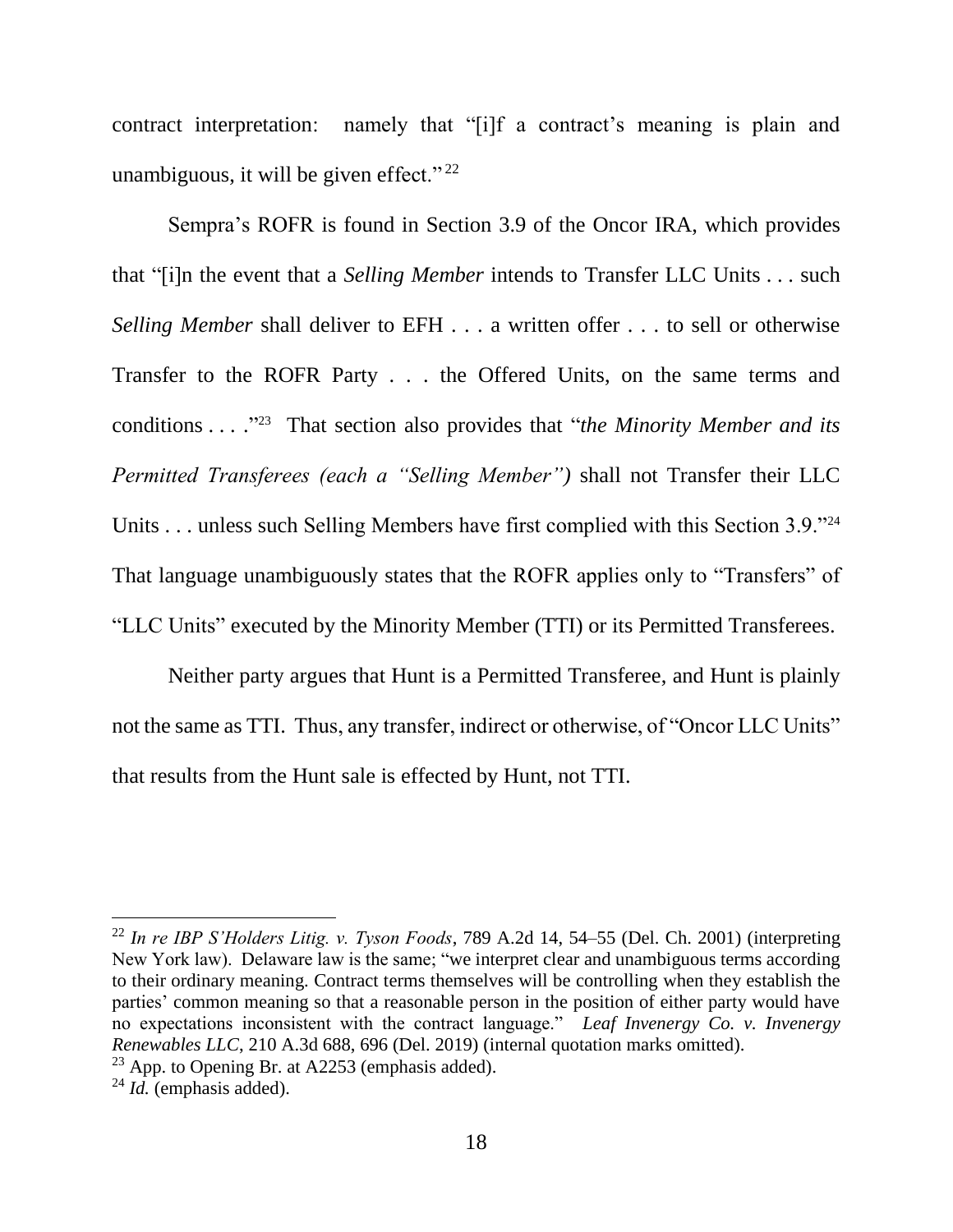Nor can it be said that Hunt's attempt to sell its equity stake in TTHC, TTI's controller, is the same as TTI "intend[ing] to transfer [Oncor] LLC Units." <sup>25</sup> As the Court of Chancery recognized, "the triggering event for [Sempra's ROFR] is TTI's 'intent'—voluntary or involuntary—to transfer LLC units 'or an interest therein or rights thereto."<sup>26</sup> In our view, Hunt's sale of its shares is simply not the same as TTI intending to Transfer its units, indirectly or otherwise. The subjects (Hunt and TTI) of these two clauses are different and irreconcilable. To hold otherwise would be to impute the contractual intentions of a minority member of a company's controller to the company itself—a result that runs contrary to settled corporate-law principles. 27 We thus conclude that, because Hunt is neither the Minority Member nor a Permitted Transferee, and its attempt to sell its stake in TTHC does not manifest an intent on TTI's part to transfer Oncor LLC Units, the Hunt sale does not trigger Section 3.9 of the Oncor IRA.

# **B. The definition of "Transfer" does not trigger the application of Section 3.9 to to entities or persons other than the Minority Member.**

Despite the plain language of Section 3.9, Sempra argues that the intent of the parties to the Oncor IRA—TTI, Sempra, and Oncor itself—was to bind TTI's

<sup>25</sup> *Id.*

<sup>26</sup> *Opinion Below* at \*15 n.181.

<sup>27</sup> 6 *Del C.* § 18-402 ("[T]he management of a limited liability company shall be vested in its members in proportion to the then current percentage or other interest of members in the profits of the limited liability company owned by all of the members, *the decision of members owning more than 50 percent of the said percentage or other interest in the profits controlling*." (emphasis added)).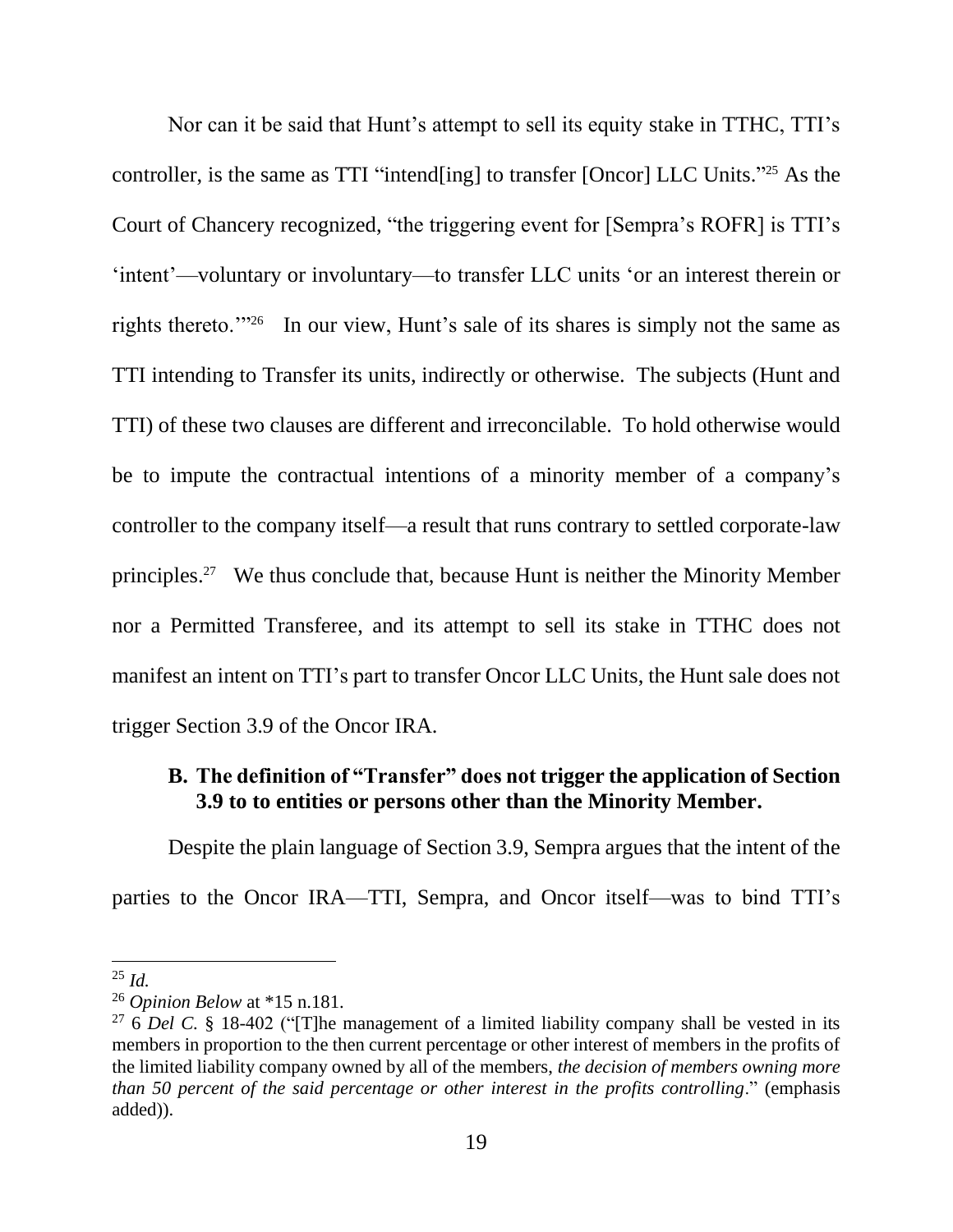upstairs equityholders and restrict their transfers of that upstairs equity. In support of this argument, Sempra turns to the definition of the term "Transfer" in the Oncor IRA. It argues that the first sentence of the definition, which purports to encompass "any direct or indirect transfer" of Oncor LLC Units, includes any transfers in upstairs equity, because transfers of upstairs equity indirectly transfer control of Oncor LLC Units. Sempra also argues in the alternative that, even if the Hunt sale is not a "Transfer" under the first sentence, it is a "Transfer" under the second sentence, because a transfer of Hunt's interest to Borealis or Cheyne Walk would change the control of TTHC, and thus of TTI.<sup>28</sup>

But both of these contentions suffer from the same flaw as the previously addressed arguments; they elide the *subject* of the operative sentence in Section 3.1 of the Oncor IRA of which the the verb phrase "may only Transfer" serves as the predicate. That subject is not accidental or unimportant—it is the same subject for which the verb phrase "intends to Transfer" serves as the predicate in Section 3.9. As noted, that subject, which is stated conjunctively as "the Minority Member and its Permitted Transferees," or the "Selling Member," does not include Hunt. It is therefore unnecessary—and, in our view inappropriate—to parse the definition of "Transfer" to determine the scope of Section 3.1 and Section 3.9; the subjects of the

 $28$  This argument was raised in a footnote, which, alone, would justify passing over it. Appellee Sempra's Answering Br. at 30 n.13. "Footnotes shall not be used for argument ordinarily included in the body of a brief." Del. Supr. Ct. R. 14(d)(iv).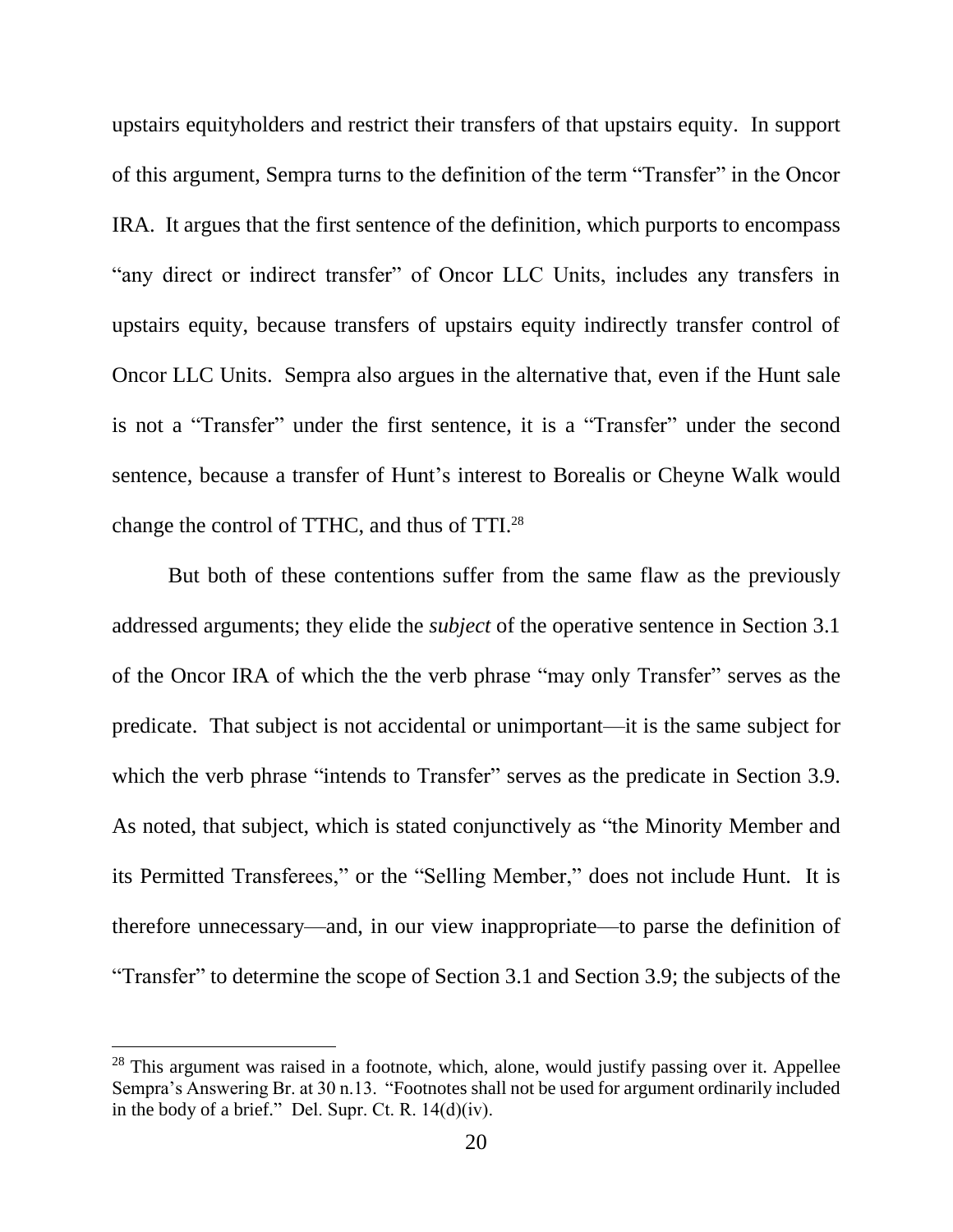opening sentences in both of those sections do that for us. In sum, Hunt is not TTI, nor is it a Permitted Transferee, nor can it, as a minority shareholder of TTI's controller, express the intent of TTI or unilaterally cause it to act. Hunt's sale therefore does not trigger Sempra's ROFR. Accordingly, Borealis's ROFO applies and the Hunt sale may not go through without first satisfying that ROFO.

#### **IV. CONCLUSION**

For the foregoing reasons, we **REVERSE** the judgment of the Court of Chancery in favor of Sempra as set forth in its January 22, 2020 Memorandum Opinion and February 5, 2020 Order and Partial Final Judgment and **REMAND** with instructions to enter judgment in favor of Borealis consistent with this Opinion.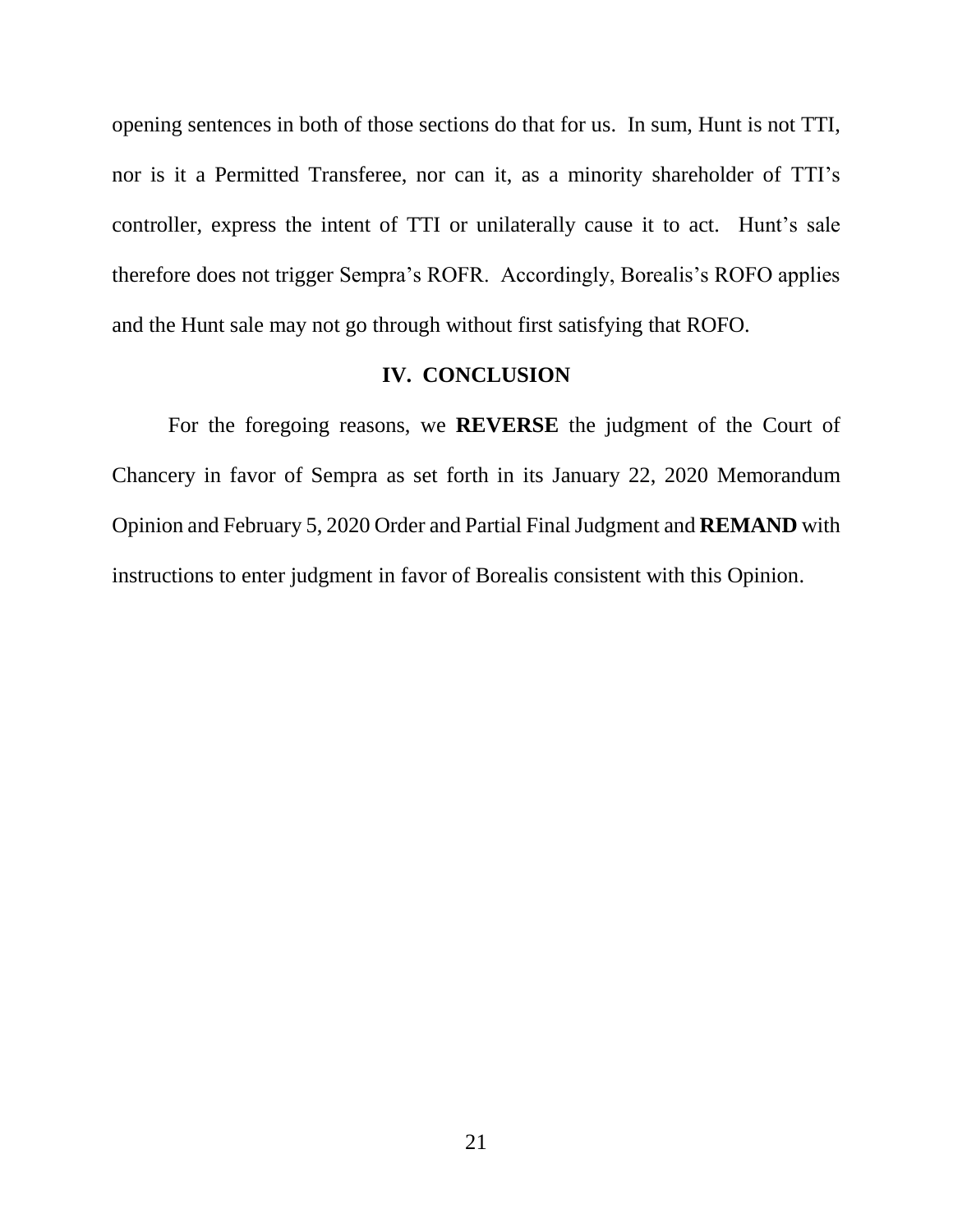**VAUGHN**, Justice, concurring with whom **MONTGOMERY-REEVES**, Justice, joins:

The Court of Chancery found that the sale of Hunt's shares in TTHC "constitutes an indirect sale, and, therefore, a Transfer of Oncor LLC Units under the Oncor IRA."<sup>29</sup> The Court relied upon the first sentence of the definition of Transfer, which includes "any direct or indirect transfer" of Oncor LLC units, or any interest therein.<sup>30</sup> When this part of the definition of Transfer is applied to Section 3.9, I agree with the Majority that Sempra's right of first refusal is triggered only when TTI is the transferor.

The second sentence of the definition of Transfer brings within it an event which may occur in TTI's chain of ownership. It includes any "event" by which a Member (TTI) "ceases to be controlled by the Person controlling such Member."<sup>31</sup> It continues that "such event shall be deemed to constitute a 'Transfer' subject to the restrictions on Transfer contained or referenced herein."<sup>32</sup> Sempra argues that this second sentence provides an alternative basis for affirming the Court of Chancery because the sale of Hunt's shares to Borealis will result in TTHC shareholders ceasing to control TTI in favor of Borealis assuming a controlling position.

<sup>29</sup> *Borealis Power Holdings Inc. v. Hunt Strategic Util. Inv., L.L.C.*, 2020 WL 363670, at \*15 (Del. Ch. Jan. 22, 2020).

 $30$  App. to Opening Br. at A2272.

<sup>31</sup> *Id.*

<sup>32</sup> *Id.*